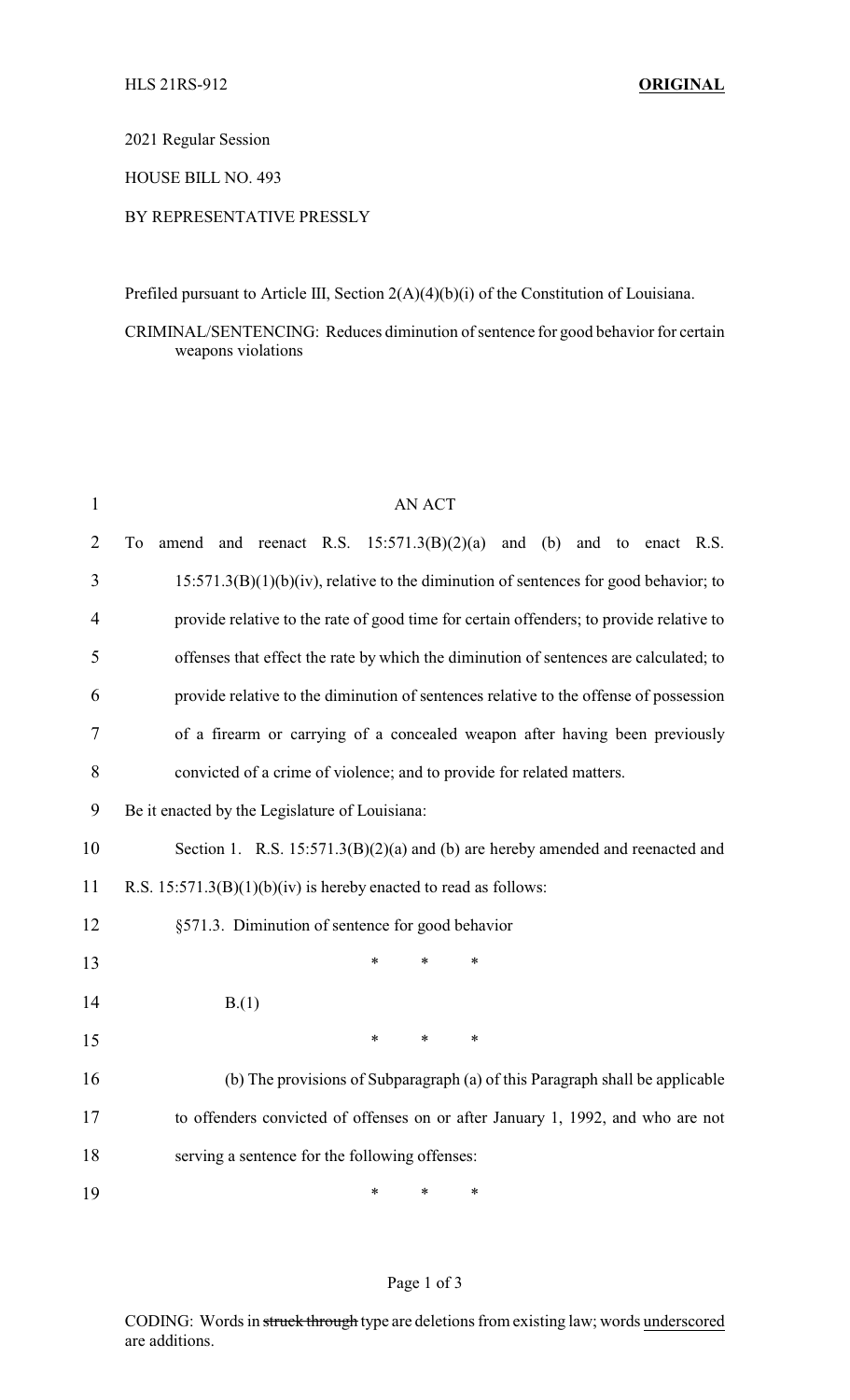| $\mathbf{1}$   | (iv) Possession of a firearm or carrying of a concealed weapon in violation              |
|----------------|------------------------------------------------------------------------------------------|
| $\overline{2}$ | of R.S. 14:95.1 after having been convicted previously of a crime of violence as         |
| 3              | defined in R.S. $14:2(B)$ .                                                              |
| $\overline{4}$ | $(2)(a)$ An offender convicted of a crime of violence as defined in R.S.                 |
| 5              | 14:2(B), without a prior conviction of a crime of violence as defined in R.S. 14:2(B),   |
| 6              | or a sex offense as defined in R.S. 15:541, or possessing a firearm or carrying a        |
| 7              | concealed weapon in violation of R.S. 14:95.1 after having been convicted                |
| 8              | previously of a crime of violence as defined in R.S. 14:2(B), shall earn diminution      |
| 9              | of sentence at a rate of one day for every three days in actual custody held on the      |
| 10             | imposed sentence, including time spent in custody with good behavior prior to            |
| 11             | sentencing for the particular sentence imposed as authorized by Code of Criminal         |
| 12             | Procedure Article 880.                                                                   |
| 13             | (b) The provisions of this Paragraph shall not apply to an offender if his               |
| 14             | instant conviction is for a crime that is listed both as a crime of violence pursuant to |
| 15             | R.S. 14:2(B) and sex offense pursuant to R.S. 15:541, or possession of a firearm or      |
| 16             | carrying of a concealed weapon in violation of R.S. 14:95.1 after having been            |
| 17             | convicted previously of a crime of violence as defined in R.S. 14:2(B).                  |
| 18             | *<br>*<br>$\ast$                                                                         |

## DIGEST

The digest printed below was prepared by House Legislative Services. It constitutes no part of the legislative instrument. The keyword, one-liner, abstract, and digest do not constitute part of the law or proof or indicia of legislative intent. [R.S. 1:13(B) and 24:177(E)]

| HB 493 Original | 2021 Regular Session | Pressly |
|-----------------|----------------------|---------|
|                 |                      |         |

**Abstract:** Adds possession of a firearm or carrying of a concealed weapon after having been convicted previously of a crime of violence to the offenses that effect the calculation of diminution of sentences.

Present law provides that unless otherwise prohibited, every offender in the custody of the Dept. of Public Safety and Corrections who has been convicted of a felony may earn, in lieu of incentive wages, a diminution of sentence by good behavior and performance of work, or self improvement activities, or both.

Present law also provides that unless otherwise prohibited, the diminution of sentences under present law shall be calculated at a rate of 13 days for every 7 days in actual custody served on the imposed sentence.